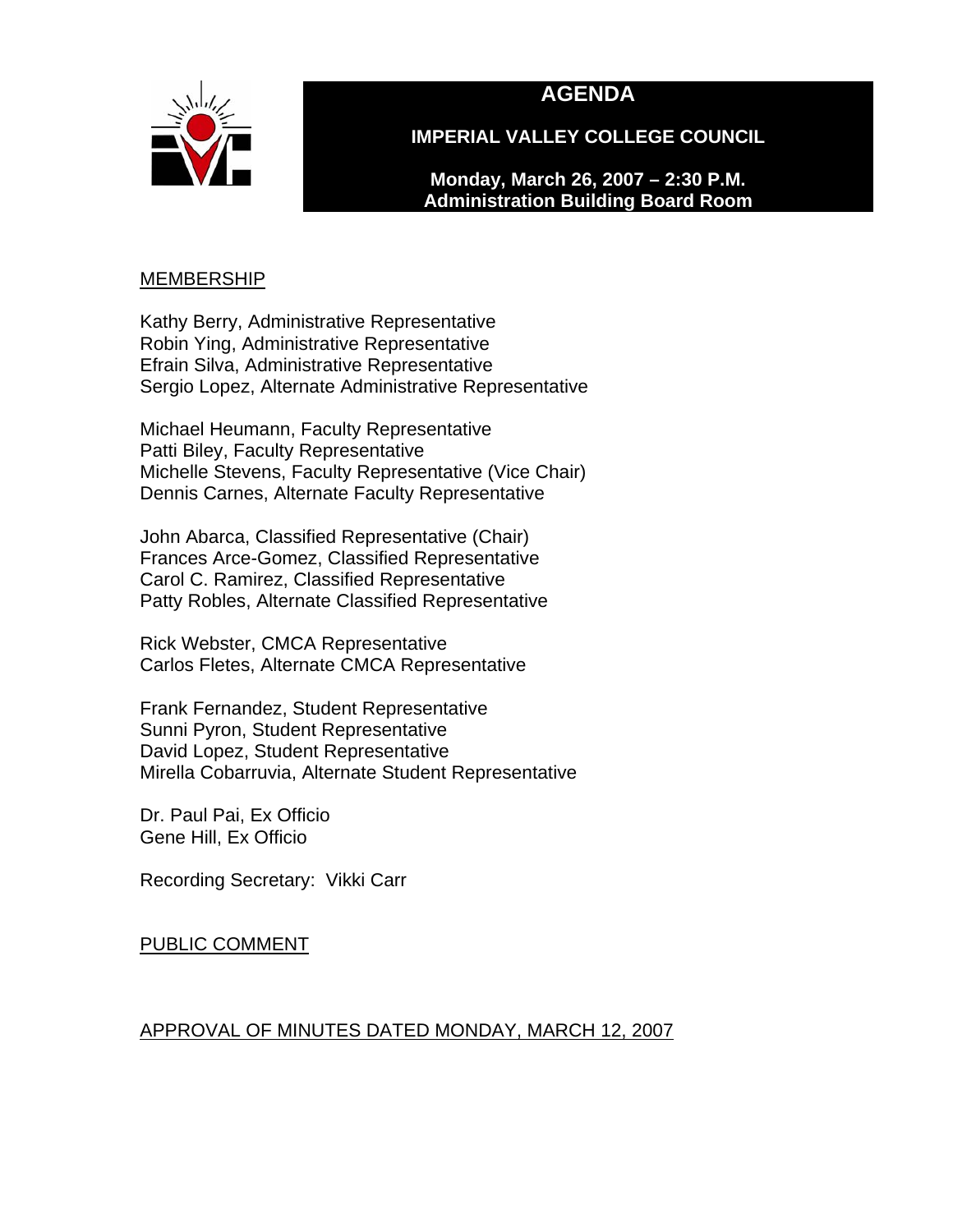# REPORT FROM THE PRESIDENT – DR. PAUL PAI

# AREA REPORTS/UPDATES

Instruction – Gary Rodgers Accreditation Process – Gary Rodgers Business Services/Bond Projects Update – Dick Fragale Student Services (attachment) – Dr. Victor Jaime ACCESO – Dawn Chun Title V Cooperative Grant – Dr. Lianna Zhao Learning Services – Dr. Robin Ying Associated Student Government – Frank Fernandez

# MINUTES FROM STANDING AND AD HOC COMMITTEES

- 1. Academic Senate, March 7, 2007
- 2. Planning and Budget Committee, March 7, 2007 (Special Meeting)

### DISCUSSION AND INFORMATION ITEMS

- 1. Strategic Plan Bill Gay
- 2. Environmental Lecture Series Dr. Michelle Stevens

### ACTION ITEMS

1. Majors on Diploma – Frank Fernandez

### ADJOURNMENT

# **2006-2007 College Council Meeting Schedule at 2:30 p.m. in the Board Room**

| April 23 |  |
|----------|--|
| May 14   |  |
| June 25  |  |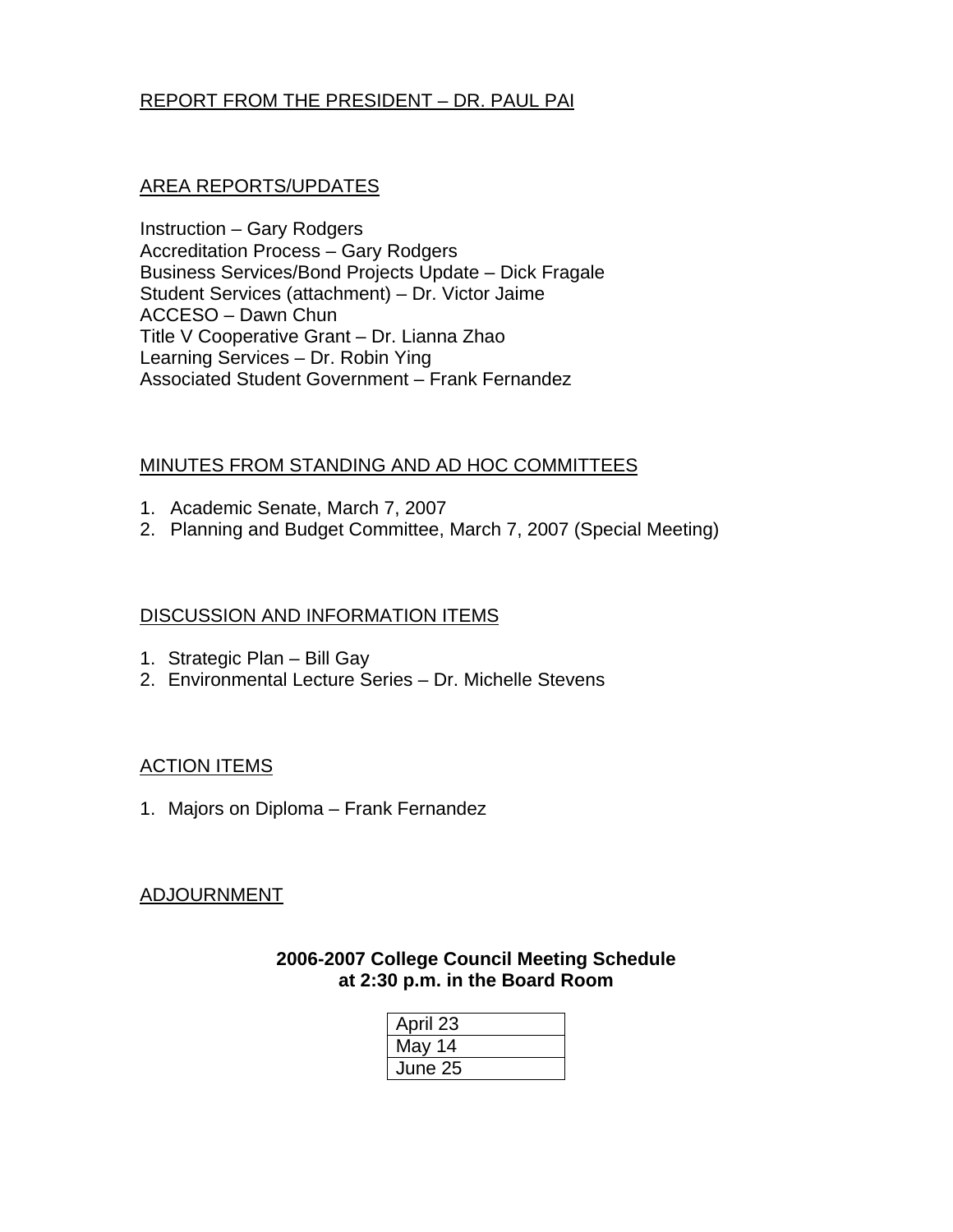

### **IMPERIAL VALLEY COLLEGE COUNCIL**

#### **MINUTES**

### **MONDAY, MARCH 12, 2007**

College Council Vice Chair, John Abarca, called the meeting to order at 2:36 P.M.

Council members in attendance were as follows:

Kathy Berry, Administrative Representative Robin Ying, Administrative Representative Efrain Silva, Administrative Representative Sergio Lopez, Alternate Administrative Representative

Michael Heumann, Faculty Representative Patti Biley, Faculty Representative Michelle Stevens, Faculty Representative Dennis Carnes, Alternate Faculty Representative

John Abarca, Classified Staff Representative (Vice Chair) Carol C. Ramirez, Classified Staff Representative Patty Robles, Alternate Classified Representative

Vikki Carr, CMCA Representative

Frank Fernandez, Student Representative Sunni Pyron, Student Representative David Lopez, Student Representative

Paul Pai, Ex Officio Gene Hill, Ex Officio

Recording Secretary: Vikki Carr

#### Council members not in attendance were as follows: Frances Arce-Gomez, Classified Representative Carlos Fletes, Alternate CMCA Representative Rick Webster, CMCA Representative Mirella Cobarruvia, Alternate Student Representative

Others present were: Gary Rodgers; Victor Jaime; Marilyn Boyle; Dawn Chun; Frances Beope; Lianna Zhao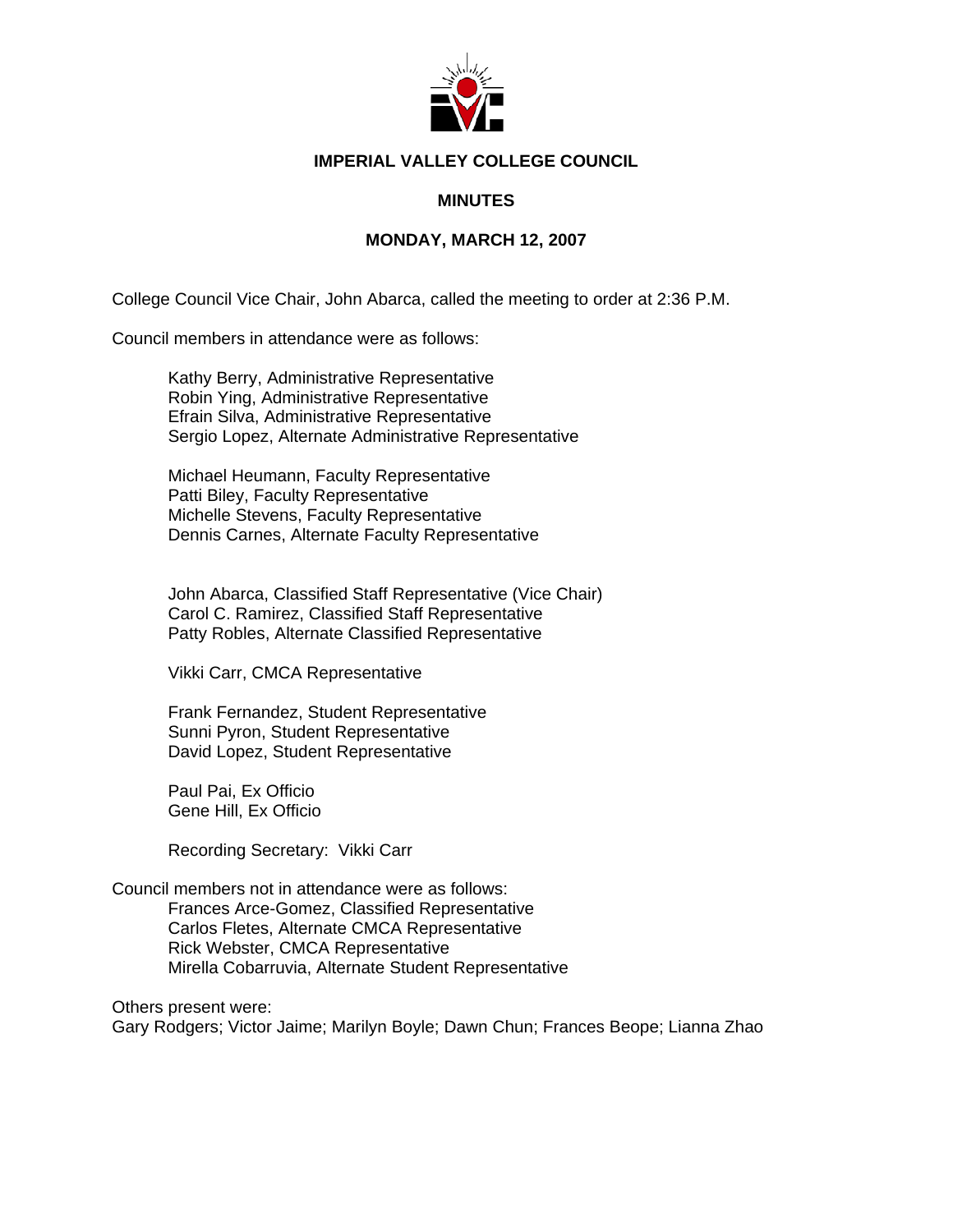#### PUBLIC COMMENTS

Dr. Michelle Stevens announced the spring 2007 environmental lecture series and stated that "Magic in the Imperial Valley; Our Colorado Desert Ecosystem" lecture would be presented by Diane Lindsay, author of several books on the Anza Borrego/ Colorado Desert Ecosystem.

Patty Robles announced the Customer Service Committee's Ice Cream Social to be held on April 4, 2007, from 11:00 a.m. to 2:00 p.m. She stated that all staff were invited and asked Efrain Silva to encourage the extended campus staff to attend the event.

### APPROVAL OF MINUTES

M/S/C Frank Fernandez/Kathy Berry to approve the minutes dated February 26, 2007, with the following corrections:

Dr. Robin Ying stated that on Page 4, "Dr. Robin Ying reported that the department is in the process of replacing computers," should read, "Dr. Robin Ying reported that the department has replaced computers."

Dawn Chun stated that on Page 4, she would like to add, "After the meeting, she found that the 83.3 FTEs were not included."

Motion moved unanimously.

### REPORT FROM THE PRESIDENT

Dr. Pai announced the following:

- He announced that the fill rate for Monday through Thursday day classes is at 95% with Monday through Thursday evening classes accounting for 80% filled. He stated that enrollment on Friday and Saturday classes is equivalent to one weeknight's, Monday to Thursday.
- He has asked the Business Services office to do a budget printout with the restricted amount printed.
- He announced that the hiring freeze would be lifted. He stated the freeze was placed in the fall 2005 and upon the recommendation of the Planning and Budget Committee, he will lift the freeze altogether.

Patty Robles asked how soon the freeze would be lifted. Dr. Pai stated that it would be effective Tuesday, March 13, 2007.

There was discussion as to the overtime monies. Dr. Pai clarified that the \$110,000 allocated for overtime is limited by the availability of those funds. There was no other funds allocated for overtime past the \$110,000.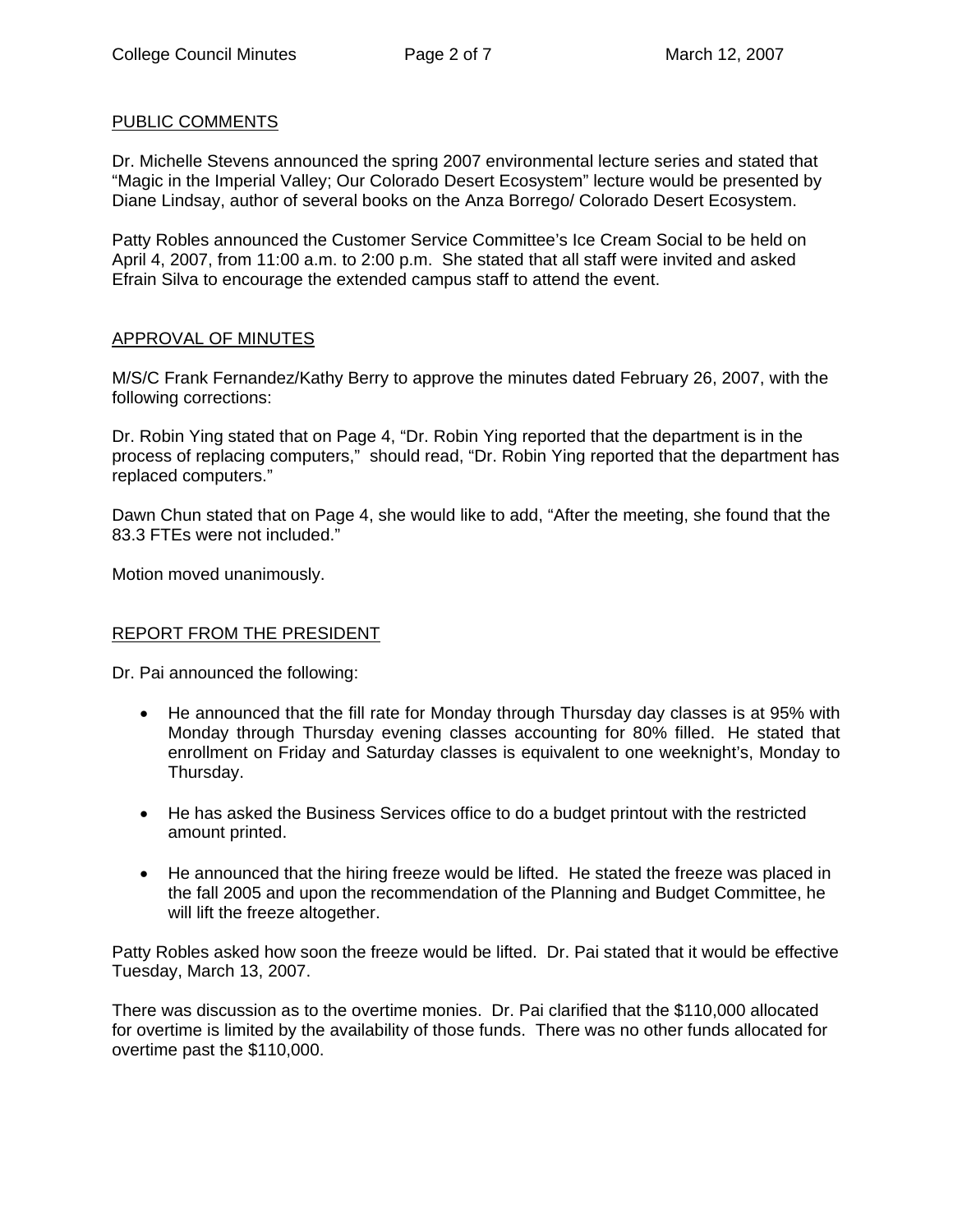### AREA REPORTS/UPDATES

### **INSTRUCTION/ACADEMIC SERVICES**

Gary Rodgers reported the following:

- Summer schedule Flexie would be available by the end of the week.
- Divisions are inputting their classes for the fall semester in Banner.
- Maintenance will have a power shut down on Saturday, March  $17<sup>th</sup>$  that will include:
	- o Assessment Center
	- o Math Lab
	- o Maintenance Shops and Warehouse
	- o 400 Building (Science)
	- o 1100 Building (Industrial Tech)
	- o 1200 Building (Industrial Tech)
	- o 1300 Building (Industrial Tech/Art)
	- o 1600 Building
	- o Tool Room
	- o College Center
	- o East Gym
	- o Softball and Baseball Fields
	- o Water Plant

He stated that they are looking for classrooms to relocate the classes.

# **ACCREDITATION UPDATE**

Gary Rodgers reported that the Accreditation Logistics Committee met on March 2<sup>nd</sup> and are preparing for the visit that will take place March  $20<sup>th</sup>$  through March  $22<sup>nd</sup>$ . He reported that an addendum to the self study report has been completed.

Vikki Carr announced the Welcome the Accreditation Team event which will be held at 8:00 a.m. on Tuesday, March 20<sup>th</sup> in the College Center.

### **BUSINESS SERVICES**

There was no report as Dick Fragale was absent at the meeting.

# **STUDENT SERVICES**

Dr. Victor Jaime reported the following:

- He would provide a monthly report at the next meeting.
- He stated that the main goal has been high school contact.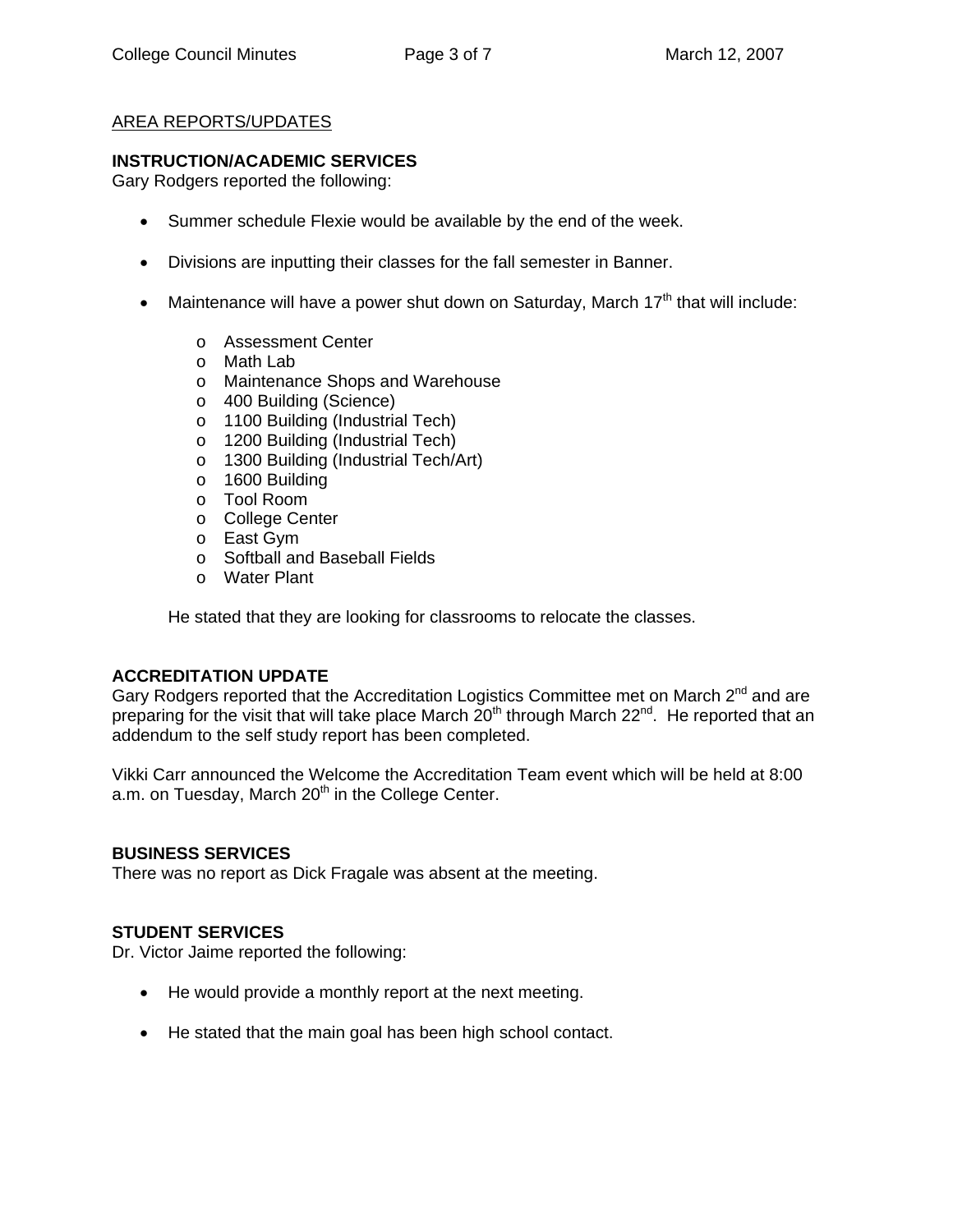### **ACCESO**

Dawn Chun reported the following:

- \$20,000 was set aside for 7 mini grant winners at about \$3,000 each which will be used for technology.
- She stated that Gloria Carmona is reviewing courses to be offered online next year.
- She reported that through ACCESO funds, Tony Pfister, Gaylla Finnell, and Mary Jo Waintwright attended the League of Innovation conference at New Orleans.
- Mary Jo spoke and stated that the conference was a good opportunity and she learned about distance education and SLO's. She stated she came away feeling that IVC was ahead of the curve in comparison to other colleges. She stated that IVC should be proud. Efrain Silva concurred.

# **TITLE V COOPERATIVE GRANT**

Dr. Lianna Zhao reported the following:

Computer Science Program

- IVC offered three pilot computer science classes for Spring 2007. Sixteen students were enrolled.
- IVC Computer Science Program Development Team consulted SDSU Computer Science Program Development Team regarding courses to be offered in the curricula to streamline the transfer process.
- Room 1704 was fully operational with the installation of software and a network printer but the lab is small. Discussions are ongoing to move the computer science lab into larger Room1705 shared with the networking and PC repair labs.
- SDSU-IV's computer science BA curricular proposal was submitted to the Chair of the Computer Science Department on the San Diego Campus.
- Meetings were held and the decision was made by the IVC Title V Computer Science Program Development Team to hire Bill Root as a computer science consultant at IVC. He will be working to increase enrollment. Initial plans included developing a strategic plan to spearhead advertising efforts aimed specifically at the local high schools, local businesses, and IVC. Activities including an informational dinner and tour of SDSU have been tentatively scheduled.

Nursing Program

- IVC offered two pilot CHEM 140 classes for Spring 2007, a newly developed lower division course for BSN program. Twenty-eight students were enrolled.
- SDSU is searching for a full-time RN to BSN coordinator of nursing. An ad was placed in the Imperial Valley Press in January. SDSU got five applications. Interviews will be held in March.
- A brochure to advertise the RN-BSN program was developed and four-hundred of them were mailed to community colleges, hospitals, prisons, and health departments in Imperial and San Diego Counties, as well as in Yuma.
- Ottem, RN-BSN adviser at SDSU, met with Gomez and Orfanos-Woo, IVC Nursing Counselor to discuss admission issues.
- SDSU School of Nursing Director Todero, Adviser Ottem, Prof. Hadley and Admissions Staff Ling met with IVC students and hospital RNs, and the nursing CLAB luncheon to be held on March 1.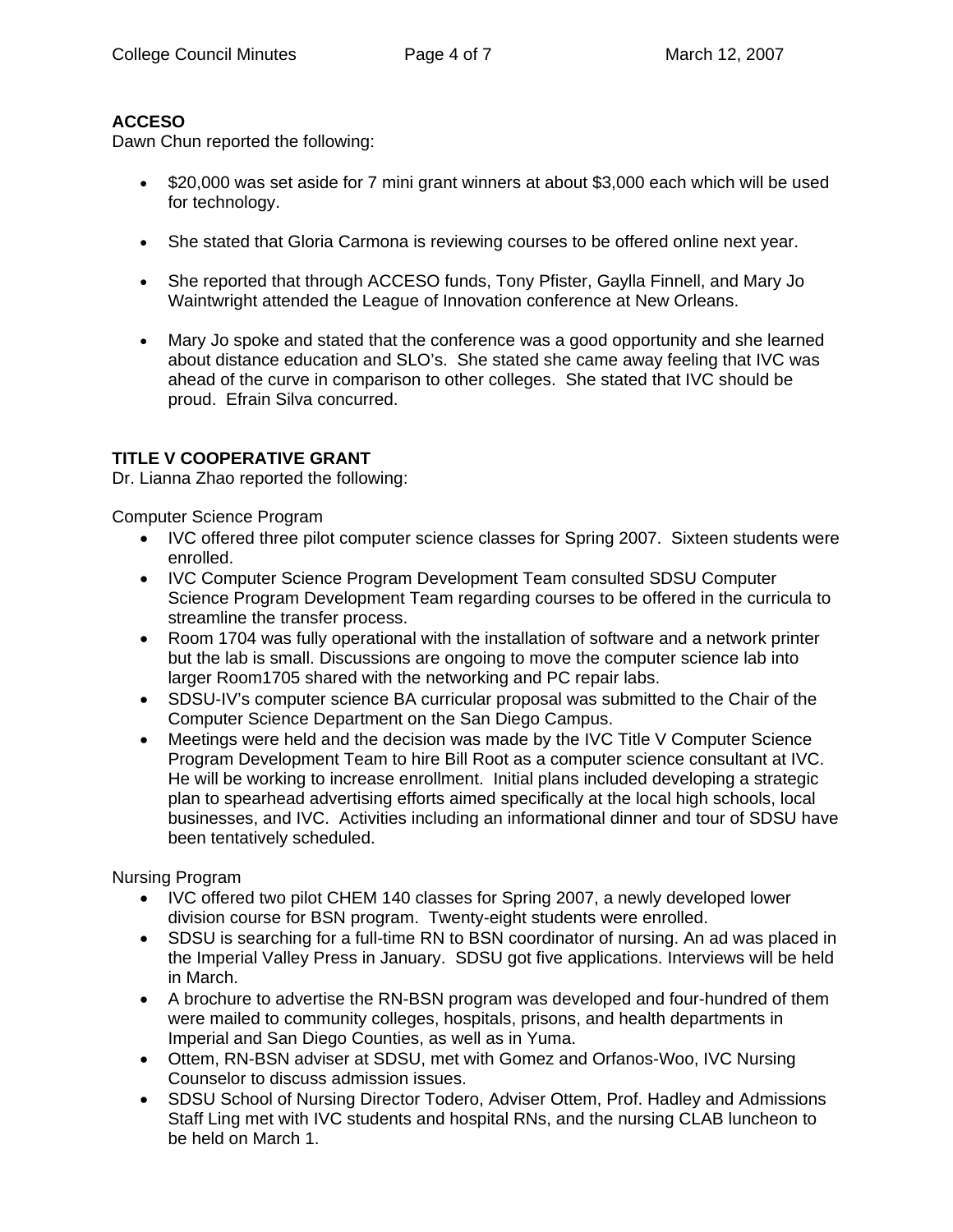- The SDSU room is being created where 90-120 San Diego RN-BSN students will meet over TV with 30 SDSU-IV students this summer.
- Eleven RN to BSN applications have been received from RNs, but transcripts are missing.
- Recruitment of students to the RN-BSN program's first cohort is our major challenge. Though Ottem and Todero say they will be more flexible in admitting this first cohort of RNs than future cohorts, many RNs still need to meet the essential prerequisites of the CSU admission requirement, among which are Critical Thinking (A3), and, Math/Quantitative Reasoning (B4) – courses. We are working with other divisions on campus to see if the eight-week short term classes can be arranged this semester.

Student Services

- Continues to solicit and advise students interested in the programs along with students that are currently in the program.
- Publicized and organized an informational tour for SDSU officials who were to tour IVC and SDSU-IV to observe facilities and meet with students, as well as visit local hospitals.

Management and Evaluation

- Besides coordinating Title V activities, the supporting team completed the IVC Y1 Inventory of Equipment, POs and JVs.
- SDSU-IV Y1 budget adjustment, Y1 carry over distribution, and Y2 budget adjustment were finalized.
- Project's Y2 funds were reconciled between Banner and Projected budget.

# **LEARNING SERVICES**

Dr. Robin Ying reported the following:

- The college has converted from 6.0 to 7.3.2 Banner with minor issues.
- The California Solutions Center was established by SunGard to assist colleges with their unique needs was set up two years ago in San Diego and are now doing official releases. He stated that very few schools are using this center.

# **ASSOCIATED STUDENT GOVERNMENT**

Frank Fernandez reported the following:

- He announced that the Student Health & Wellness Fair would be held on Tuesday, March 20<sup>th</sup> through Thursday, March 22<sup>nd</sup>, in the amphitheatre area. He stated that 20 different groups would be on hand for the event.
- ASG & SPA will have the Field of Flags event on March  $20<sup>th</sup>$  at 6:00 p.m. and a Board of Supervisor will speak.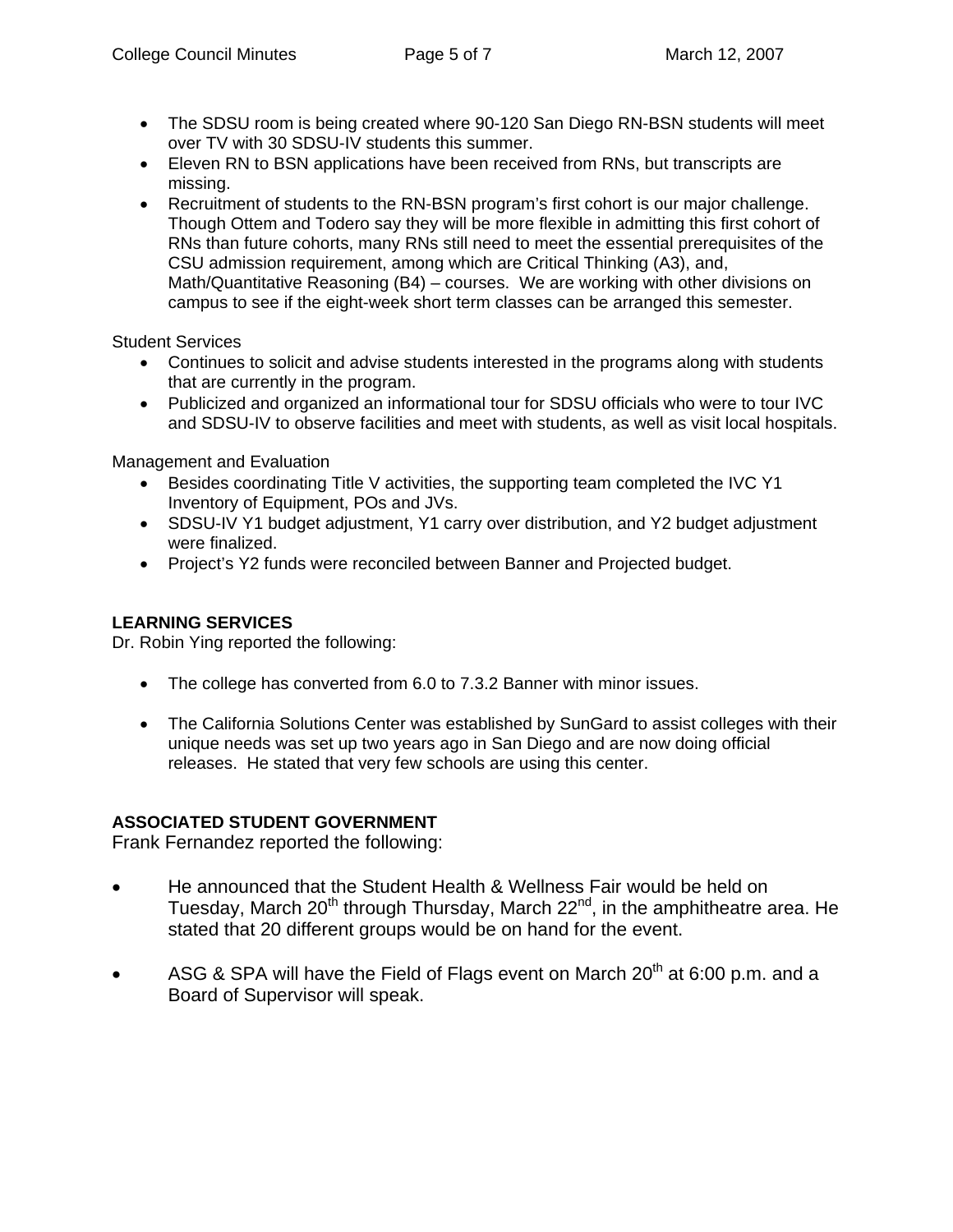# MINUTES FROM STANDING AND AD HOC COMMITTEES

- 1. Curriculum & Instruction, February 15, 2007.
- 2. Academic Services, February 21, 2007.
- 3. Bond Oversight Committee for Measure L, February 23, 2007
- 4. Insurance Committee, February 26, 2007
- 5. Planning and Budget , February 28, 2007

### DISCUSSION AND INFORMATION ITEMS

None.

### ACTION ITEMS

# **Nomination and Election of College Council Chair**

Vice Chair Abarca stated that the Standing Rules for College Council were attached for review and reference to members. He announced that the election of the Council Chair was taking place due to Cathy Zazueta being on a leave of absence and the new chair would serve the remaining 1 ½ years.

Vice Chair Abarca opened the floor for nominations.

Carol Ramirez nominated John Abarca for chair. John accepted the nomination.

M/S/C Michael Heumann/Dr. Patti Biley to close the nominations. John Abarca was unanimously elected as chair.

M/S/C Dr. Patti Biley/Dr. Robin Ying to add Election of College Council Vice Chair to the agenda.

M/S/C Efrain Silva/Michael Heumann to open the floor for nominations.

Kathy Berry nominated Dr. Michelle Stevens. Dr. Michelle Stevens accepted the nomination.

M/S/C Kathy Berry/Dr. Robin Ying to close the nomination. Dr. Michelle Stevens was unanimously elected as vice chair.

# **Standing Committees Flow Chart**

Dr. Paul Pai stated that he had met with John Abarca, Dr. Dennis Carnes and Eric Jacobson to discuss the change to the flow chart. He explained the change included a dashed line running from College Council to the Superintendent/President instead of a solid line. He stated that there was an explanation box on the flow chart.

There was discussion about the dashed and solid line differences. Dr. Pai clarified that the College Council makes recommendations to the Superintendent/President and then he may recommend an item to the Board.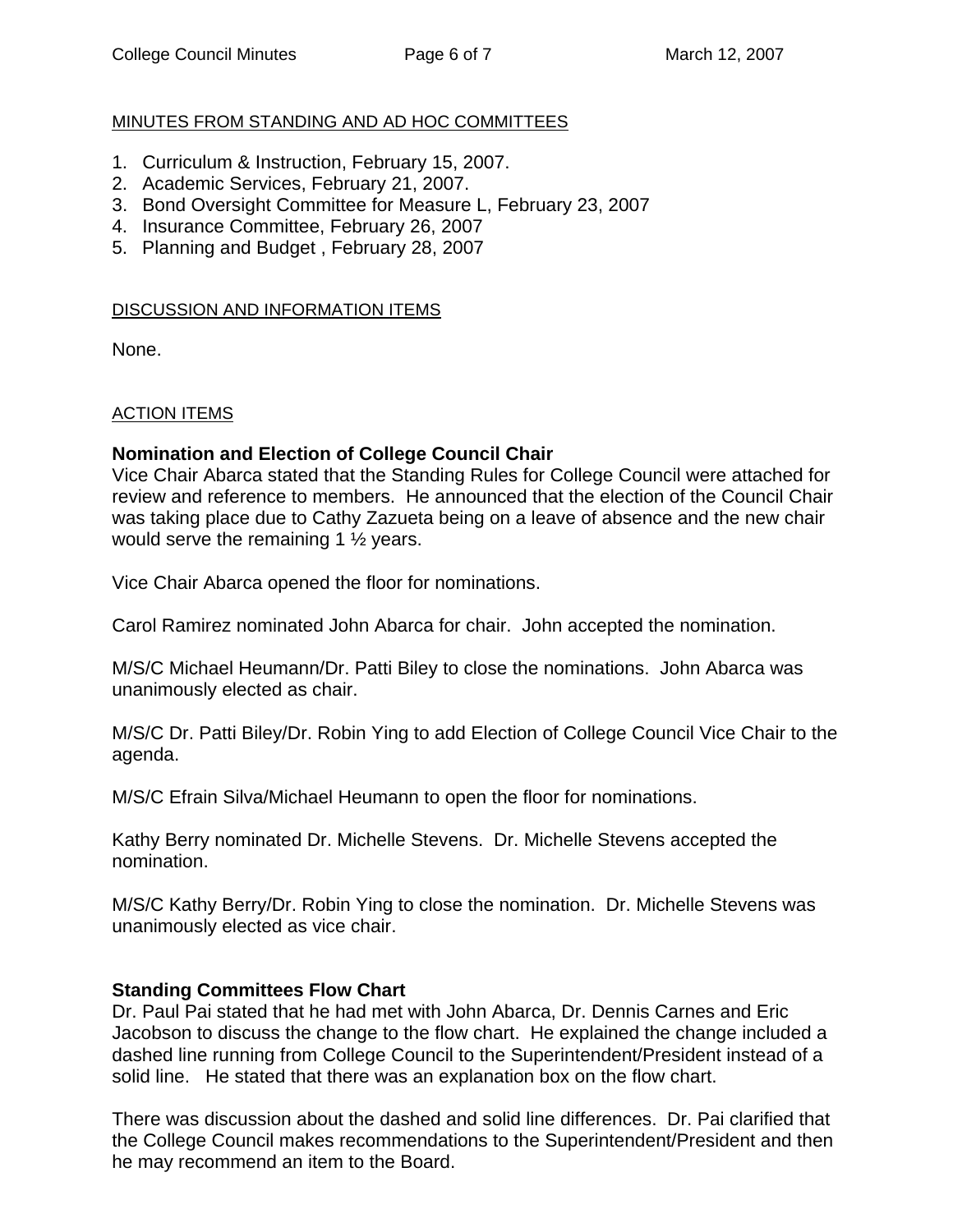Dr. Dennis Carnes stated that several years ago the role of the College Council was much different than it is now. He stated that the committee basically reviewed minutes and now they have become a stronger body which he is supportive of. He stated that it is important to note that items discussed at College Council are different than those discussed at Academic Senate. He stated the flow chart was fine as presented.

M/S/C Michael Heumann/Kathy Berry to approve the Standing Committees Flow Chart. The motion moved unanimously.

# **Student Equity Plan**

Dr. Victor Jaime stated that he was presenting on behalf of Dr. James Patterson who is the student coordinator for the Student Equity Plan. He stated that all colleges are required to have a student equity plan and this is the first year that it is required to be filed with the Chancellor's Office. He stated the report reflects the access given through the eyes of the community.

M/S/C Michael Heumann/Efrain Silva to approve the Student Equity Plan.

There was discussion as to items on the report and how numbers were reported. Dr. Jaime stated that information was extracted from both Anita and Banner. There was further discussion on outreach done to attract the least represented numbers such as the Native American population. Dr. Jaime stated that this plan solicits discussion and helps with input.

Dr. Jaime stated that this report has gone to the Academic Senate, will be presented to the Board, and will then be filed with the state.

Efrain Silva asked if he could receive additional break down of the data that would show ESL apart from Basic Skills.

The motion moved unanimously.

### ADJOURNMENT

M/S/C Dr. Patti Biley/Dr. Michelle Stevens to adjourn the meeting at 3:46 p.m.

### **2006-2007 College Council Meeting Schedule at 2:30 P.M. in the Board Room**

| March 26 | 14      |
|----------|---------|
| April 23 | June 25 |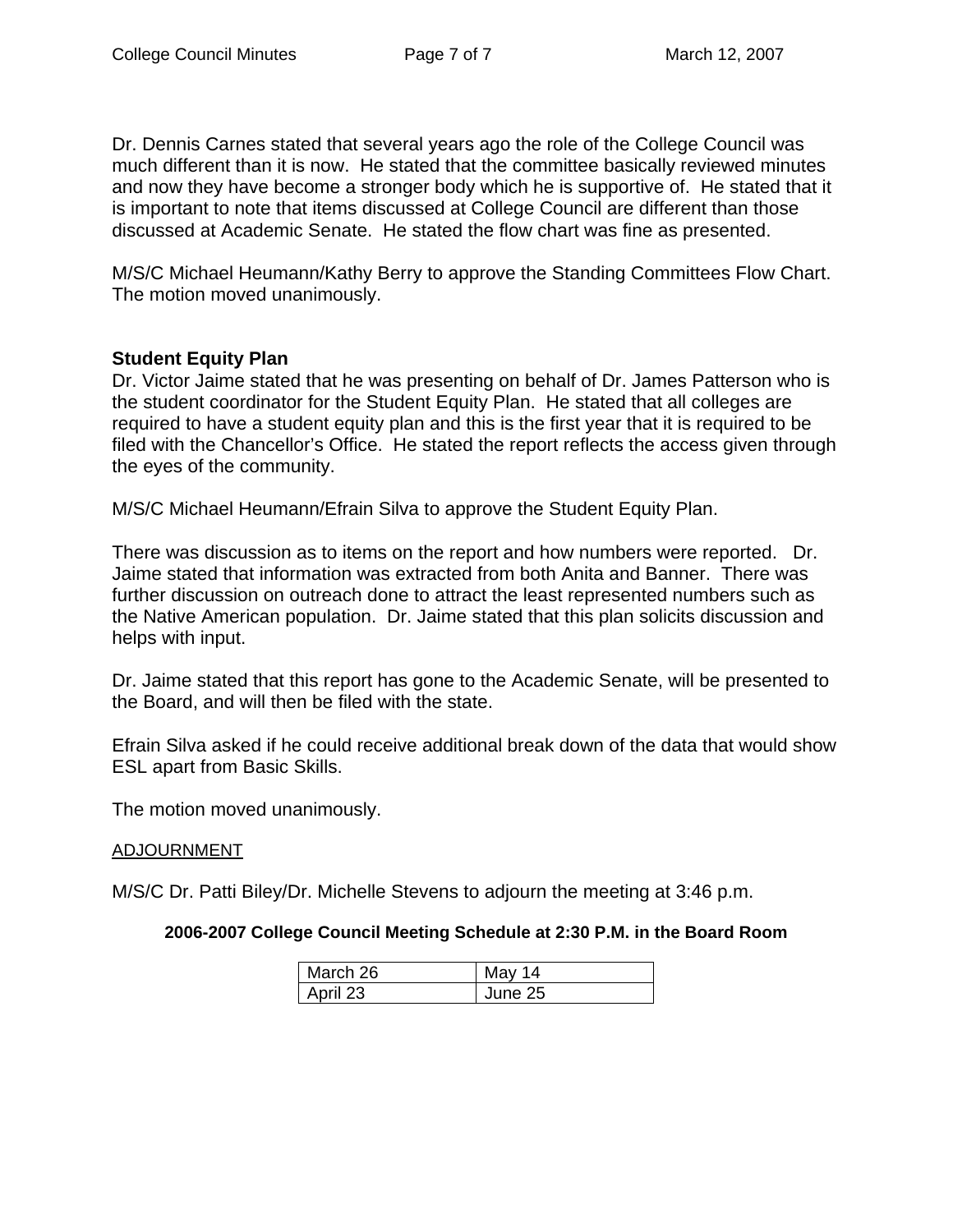### **IMPERIAL VALLEY COLLEGE OFFICE OF THE VICE PRESIDENT FOR STUDENT SERVICES**

### **STUDENT SERVICES UPDATE February 2007**

### **District Counseling**

- We have been very busy with Spring registration. Interestingly, we did not require an over abundance of walk-ins to accommodate our student population. Most students were able to be seen through the regular appointment system.
- Our Nursing Counselor will be presenting an informational workshop to Nursing wannabes this month and will provide a second workshop in March. She has been very busy with Nursing staff establishing the new admission requirements for the RN program which will go into effect next year.
- One District Counselor has continued to provide his monthly IVC information workshops to Border Patrol's New Families program and also presented at the Community High School where he saw about 45 junior & senior level students.
- One of our District counselors picked up 6 units of HRel 100 due to a last minute instructor cancellation and re-arranged his regular work schedule to accommodate his new teaching assignment.
- Extended Campus has been helping with registering students and with helping to promote our new non-credit ESL courses.
- We will begin to gear up for high school counseling which I will begin to schedule for the month of March starting with Imperial High School who had 73 students take the Accuplacer.

# **Matriculation**

- Counselors assisted with late registration.
- All Matriculation staff attended workshop on Student Learning Outcomes on February 9, 2007.
- Completed orientations/assessments at the following schools:

Imperial High School Central Union High School Southwest High School

### **Assessment**

• Tested 265 students with ACCUPLACER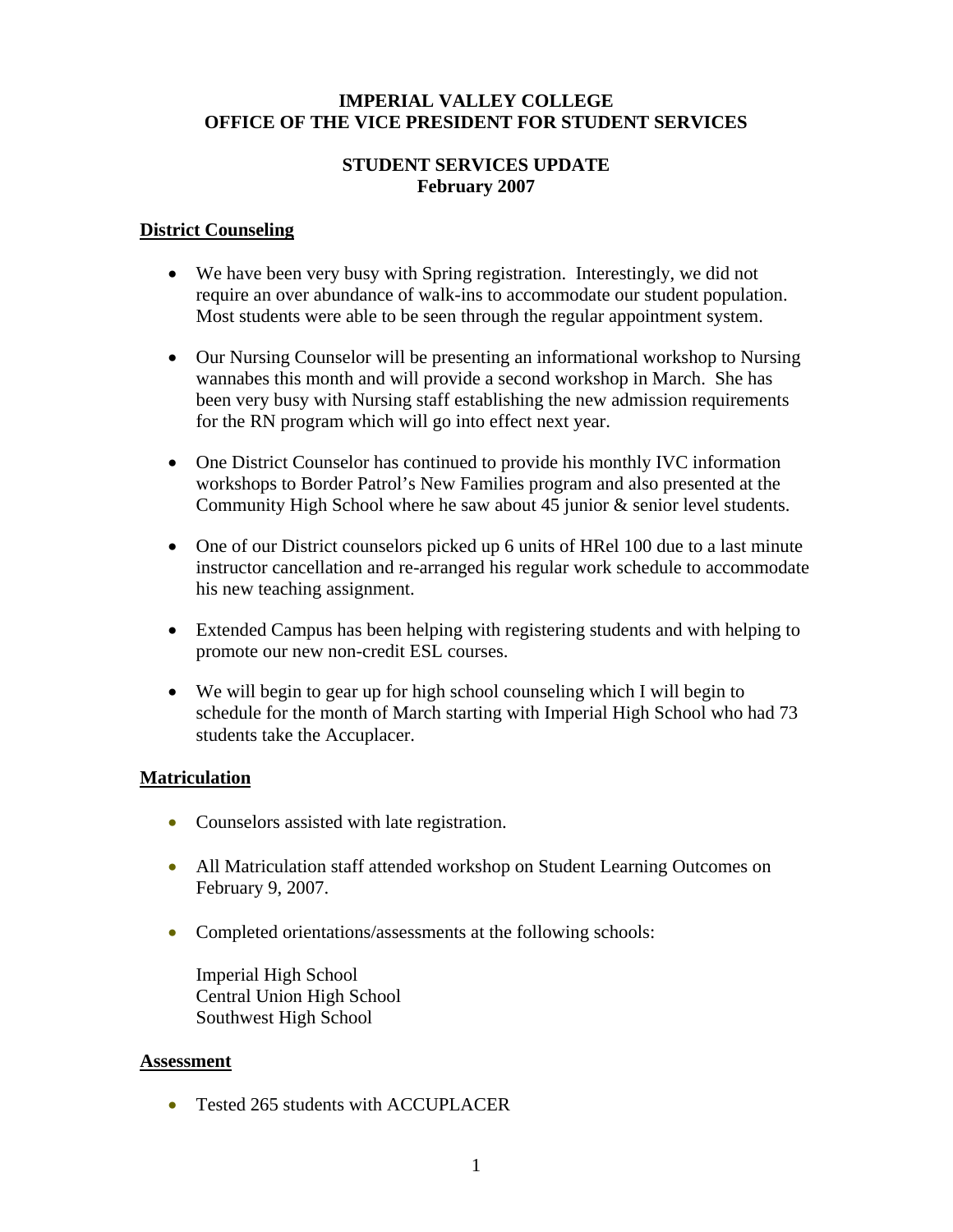• GED exams were administered on February 21-23, 2007

# **Transfer Center/Articulation Services**

- Student Appointments and Open Appointments First Week of Spring Session Fairly Busy
- Curriculum Course Outlines of Record Review Many Faculty Contacts (All Divisions)
- Meetings: Blue Ribbon Enrollment Mgt.; Nursing Programs Review; Academic Senate; Curriculum & Instruction; Region X Reps Meeting – Sacramento; IVC/SDSU-IV Brochure; SLO Meeting
- Title 5 Grant BSN Applications in Progress with SDSU/IV, Liaison with SDSU/Main Visitors, Assisted with Hospital Presentations, Lots of Phone Calls
- Campus Representatives: Alliant International University

# **Student Support Services**

- Attended the WESTOP Conference in San Francisco
- On-going student counseling
- Director and full time counselor will participate in SSS Educational and Cultural fieldtrip to Palm Desert, Redlands and Big Bear March 2-4, 2007

# **Disabled Students Programs and Services (DSPS)**

| <b>Test Proctoring</b>              | 18  |
|-------------------------------------|-----|
| <b>Sign Language Interpreters</b>   | 12  |
| Special Accommodations              | 4   |
| <b>Workability III Appointments</b> | 25  |
| <b>Counselor Appointments</b>       | 138 |
| <b>New Student Intakes</b>          | 16  |

95 of our students completed Winter Intersession

# **CalWORKS Assessment and Counseling**

- The CalWORKs Assessment Counselor has been doing grade checks for her students that attended Winter Intersession and making sure they all registered for Spring.
- We introduced incentives in Assessment to increase our participation rate.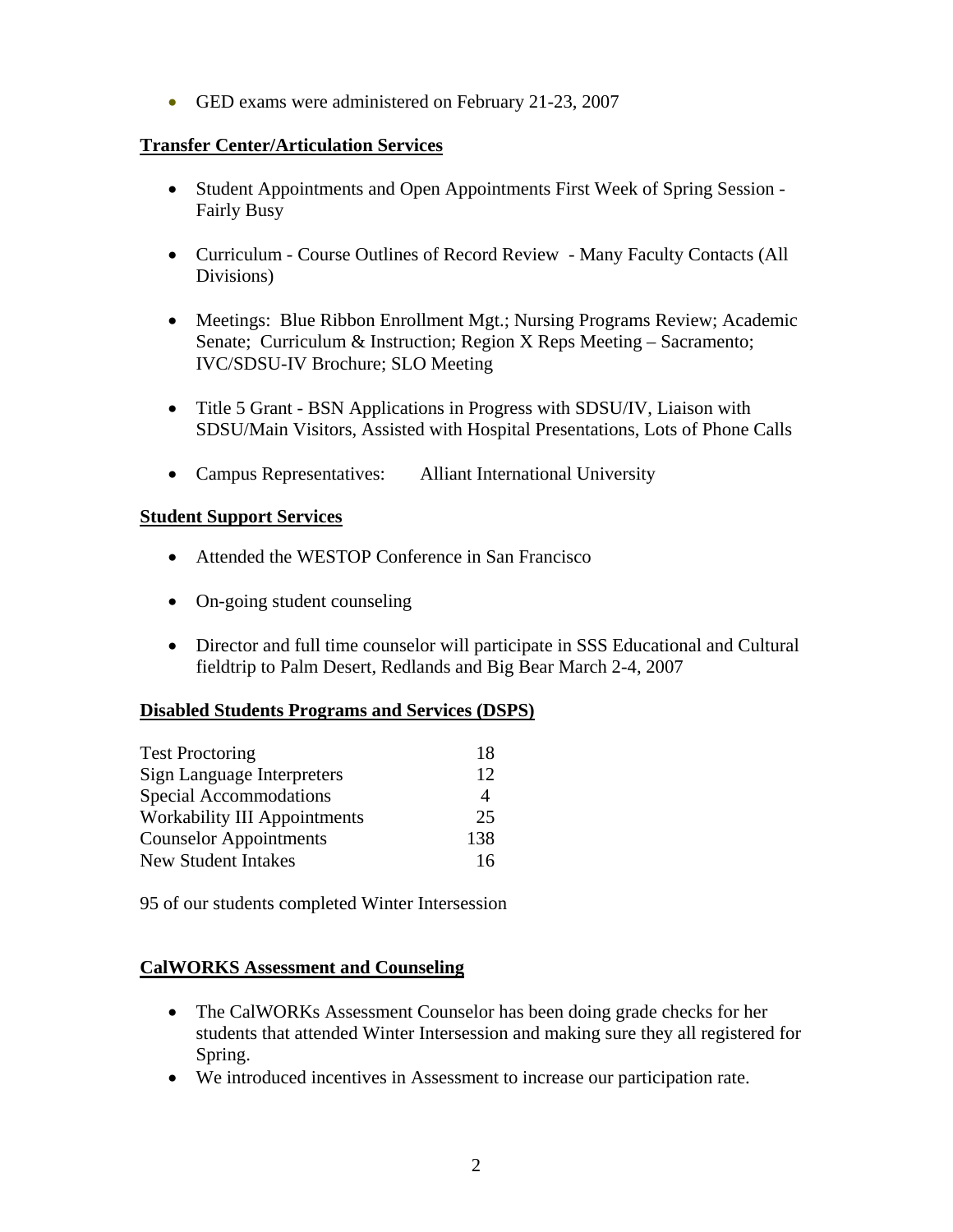# **EOPS**

471 EOPS students' appointments were completed

91 No shows

55 canceled

51 bus passes were provided to EOPS students

- EOPS presentations were made to High school students attending "Cash for College" day at IVE on February 23, 2007
- EOPS staff attended the following meetings: Academic Senate EOPS staff meetings Financial aid petitions meeting

# **Financial Aid**

• Financial Aid continues with the Cal Grant Outreach with visits to Brawley, Imperial, Holtville, Central and Aurora, and return visits to Calipatria and Calexico for follow-up workshops. In addition, Cash for College will have 150- 200 high school seniors on campus Friday, Feb  $23<sup>rd</sup>$ , to complete FAFSA, listen to program presentations and tour the campus.

# **Educational Talent Search**

- February 2: Director attended Trio Alliance at UCSD. Various Trio programs met to discuss Trio concerns and upcoming events.
- February 3: College Prep workshop and FA workshop at IVC. All student invited.
- February 5: Director attended ACT meeting held with AVID, MESA, and EAOP. Preparation meeting for March 31 workshops and administration of ACT Explore and ACT Plan tests.
- February 6: Director attended IVC Trio Meeting.
- February 7: Director attended IVCRA committee meeting in Calexico for preparation for IVCRA Valley Wide meeting in Calipatria.
- February 8: Director attend Cal-Soap meeting at ICOE. This was SD and IV board of directors meetings.
- February 9: Director attended SLO workshops at IVC.
- February 15: IVCRA Counselor meeting at Calipatria. Discuss Counselors donating to a IV Counselor's Scholarship fund.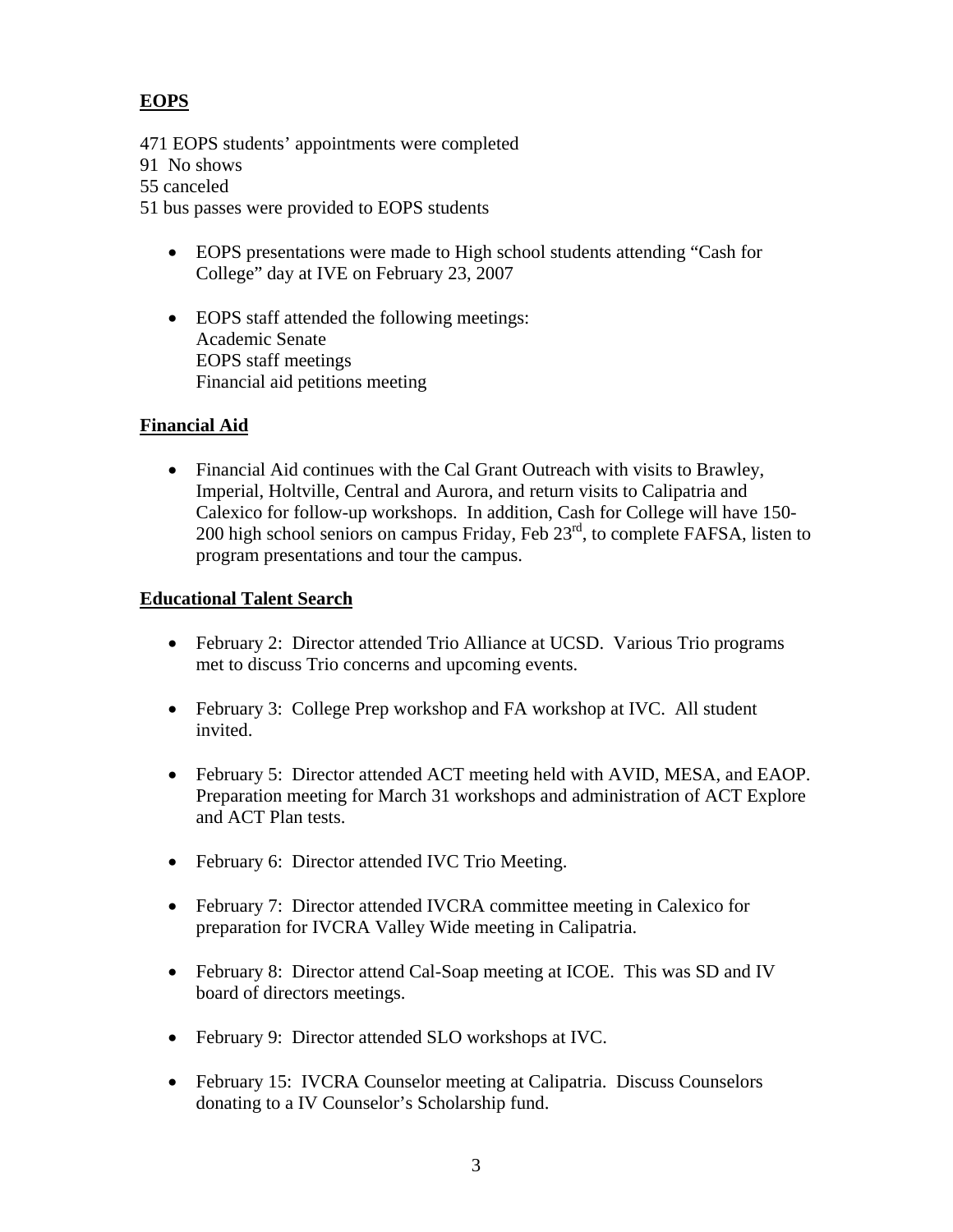- February 16: Director attended the IV Partnership meeting in El Centro. All programs discussed upcoming events.
- February 18-21: Director attended WESTOP Conference held in San Francisco. Dolores Diaz was recognized for Steve Holman Award.
- February 23: Participants attend field trip to SDSU. Visit Astronomy and Drama Departments. Excellent tours and presentations from these two departments.
- February 24: College Prep at IVC facilitated by Director. ETS Counselor made presentation on ETS at Calexico HS for incoming  $10<sup>th</sup>$  grade parents (recruited).
- All of February:

ETS Tutorial Centers available to all students. Saturday tutorial session is also available @ Spencer Library from 9:00a-1:00p.

Actively recruiting at all program school sites.

#### **Admissions and Registrar**

• Students Served

Worked intensively on:

Processing petitions for graduation for Winter 2007.

 Processing hundreds of requests for official transcripts and GE certifications to be sent to other institutions and employers.

Evaluating and articulating transcripts from other institutions for current and new students.

 Responding to requests for verifications of prerequisites based on high school and college transcripts.

 Evaluating records and documents for requests to change students' status from nonresident to resident for tuition and fee purposes.

 Processed 87 petitions for exceptions to repeat laws. Made decisions and sent letters to all petitioners.

Downloaded applications approximately 60 times (2-3 times/day).

Approximately 650 applications were processed.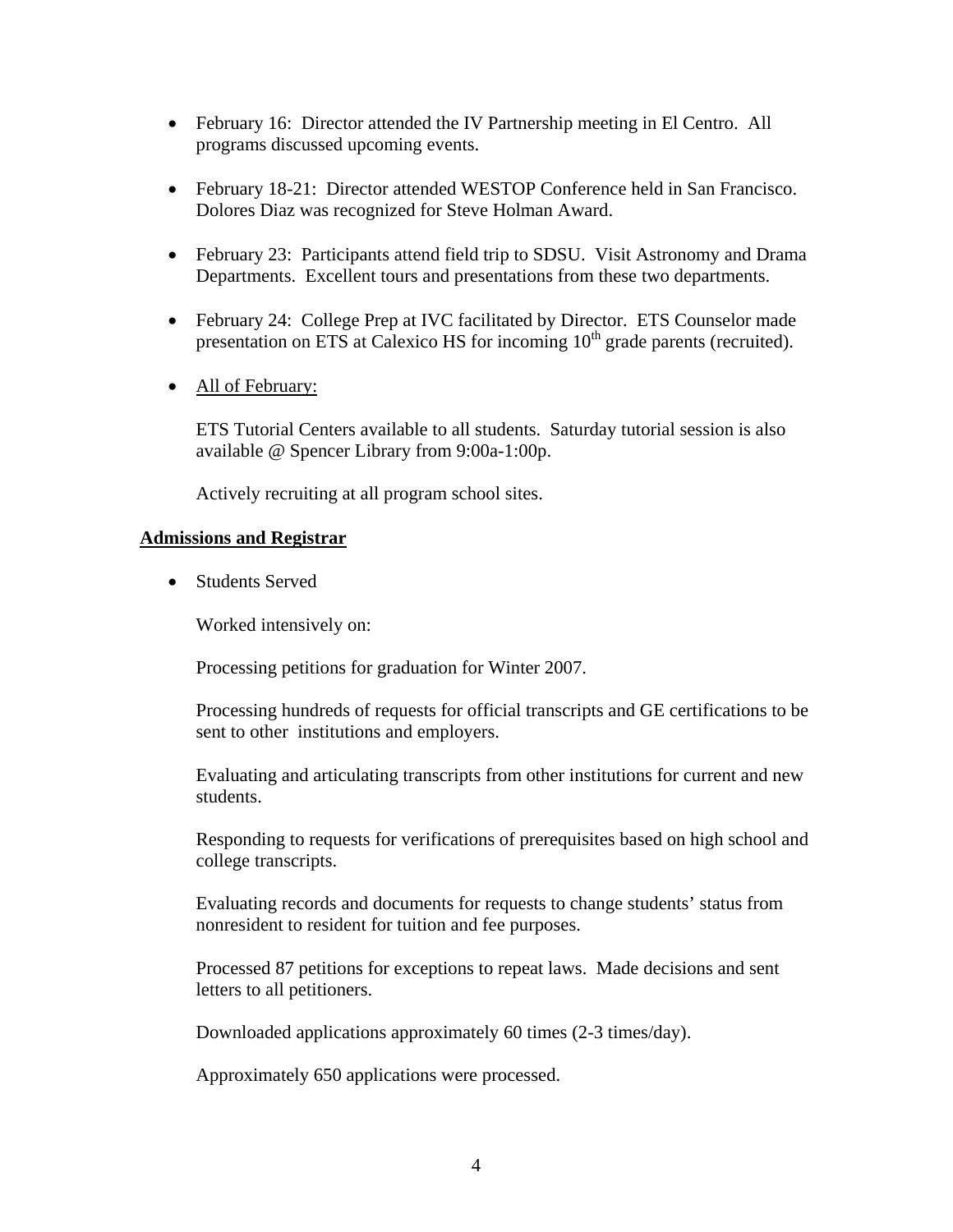Errors were corrected on approximately 250 applications so the download could be completed.

 33 Special Student applications for students seeking concurrent enrollment while in K-12 were reviewed, decisions made, and personal letters sent to each.

Testing and preparing for conversion to Banner 7.3.

• Registration

Facilitated the registration of 985 students for Spring Semester.

Manually processed over 500 problem registrations for students and faculty.

 Manually processed 385 requests for late registration for Spring Semester after the deadline to register had passed.

• Opening-Day Rosters & Census Rosters

 Processed over 2,200 no-show drops identified on opening-day rosters and subsequent drop cards.

Processed 800 opening-day and census rosters.

### **Student Affairs**

- Mondays Weekly Student Affairs Staff meeting (Student Affairs Conference Room, 9:00 a.m.)
- February 8 Training of the new electronic message board
- February 12 Special ASG meeting (Board Room, 1pm)
- February 20 Welcome Back and Club Day (Quad area, 9am-1pm). Salsa Steel Drums were in attendance. Free hot dogs and soft drinks (more than 800) were given during the event.
- February 21 & 26 Regular ASG meetings (1pm)
- February  $28$  Parking Control Appeal Hearings Two  $(2)$  cases were reviewed. Both appeals were denied.

# **Upward Bound**

• Four Saturday Tutorials (Sixteen Students) in the Library at Imperial Valley College;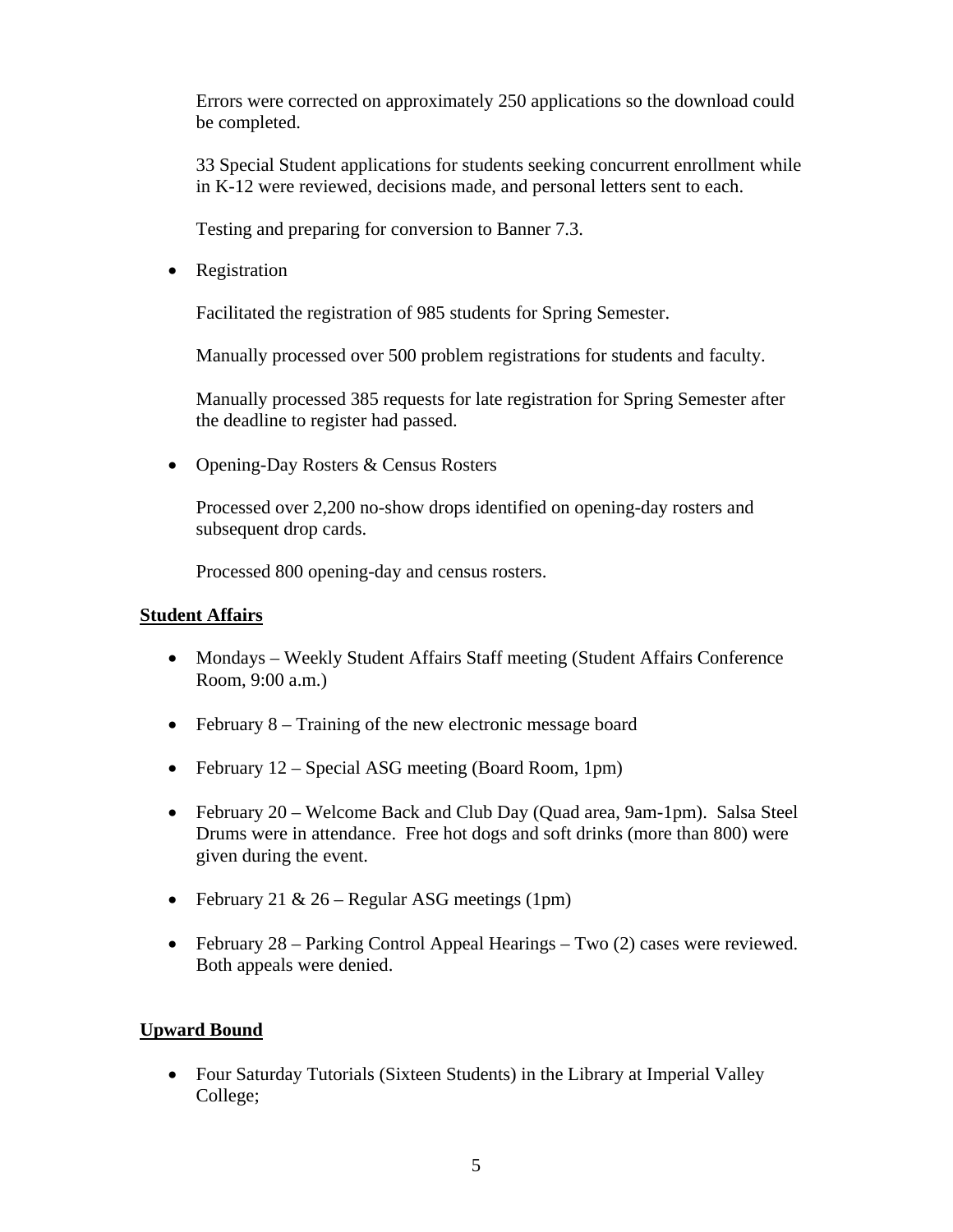- Wild Animal Park Education Program 75 students attended Two buses;
- A safari experience through Africa and Asia to see the animals on the WGASA Line Railway;
- Behind-the-scenes tours to see up-close the animals;
- Students visited the "The Hidden Jungle", a greenhouse exhibit of neotropical birds and tropical plants;
- Fieldtrip to Old Town 75 students attended for a tour of the oldest place in San Diego;
- Fieldtrip to Arizona State University, 8 students and 1 staff attended a campus tour and college presentation;
- Five High School Recruitment Presentations;
- Financial Aid Senior Presentation at the Upward Bound Office;
- Program is continuing to meet all program goals and objectives.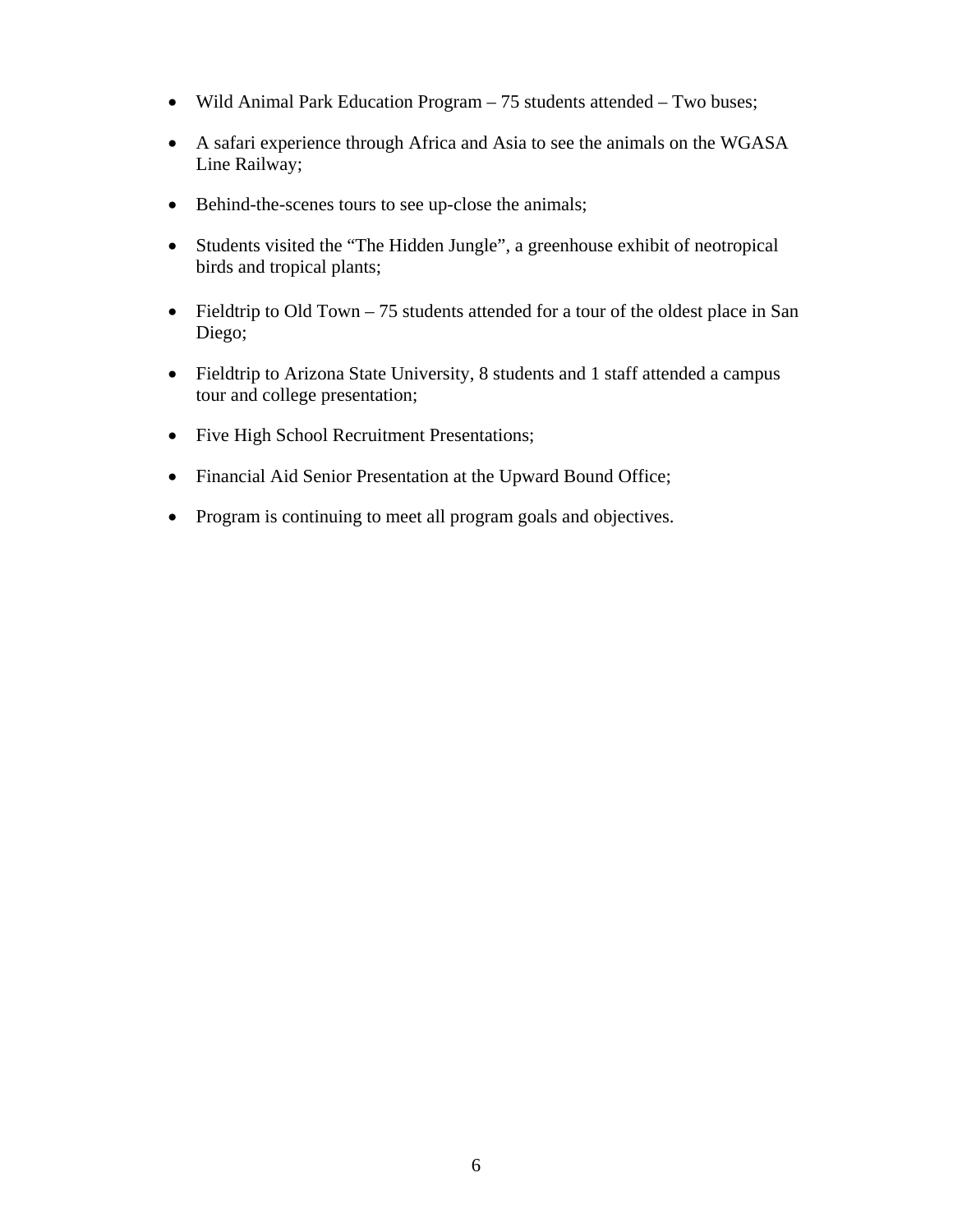# **IVC Academic Senate**

Approved Minutes March 7, 2007

- I. The meeting was called to order at 1:35 pm by President Carnes.
	- Present: Olga Artechi, Dennis Carnes, Suzanne Gretz, Cesar Guzman, Carol Lee, Bobbie McClain, Armando Mendez, Barbara Nilson, Norma Nunez, Steve Pacheco, Thomas Paine, Curt Riesberg, Bruce Seivertson, Mariaelena Thibodeaux, Victor Zazueta, Lianna Zhao, David Zielinski, Sherry Zobell, Frank Fernandez, James Patterson, Gary Rodgers
	- Excused: Cathy Zazueta
	- Absent: David Drury; Mary Lofgren
	- Visitors: Ted Ceasar, Michael Heumann, Eric Jacobson, Victor Jaime, Sergio Lopez, Paul Pai, Rosa Pitones, David Poor, Matthew Thales, Kathy Westerfield, Robin Ying

### II. **Visitor Comments**

David Z – speaking for English department, thanked Bobbie McClain for the work that she has been doing in regard to English SLOs. There will be a campus wide hands-on workshop on Friday, April  $20^{th}$ ,  $8:30 - 3:00$ . Norena Badway will be the featured speaker.

Dennis C – There is lots of work being done on campus related to SLOs

### III. **Information/Correspondence**

1. President's Comments – welcomed Steve Pacheco, representing the Humanities Division

### IV. **Consent Agenda**

M/S/C (Nilson/Seivertson) to approve the minutes of February 21, 2007 as corrected.

### V. **Academic and Professional Matters**

- 1. Report from Curriculum and Instruction Committee Resolutions 137 will be presented to the Board. M/S/C (Nilson/Nunez) to accept the report from the C&I and send it to the Board for their March meeting. All information is in the agenda packet, which includes several course adjustments along with the History Major.
- 2. Letter to the Instructional staff on status of part timers (Carnes). M/S/C (Nunez/Seivertson) to eliminate bullet #9. M/S/C (Seivertson/McClain) to accept this letter with changes and for it to be sent to divisions chairs.
- 3. Reminder of Announcement of Elections Zobell. The election will be held March  $20<sup>th</sup>$ . Election help is needed to man the election table and monitor the ballot box. The following offered their help: Carnes, Nilson, and Zhao.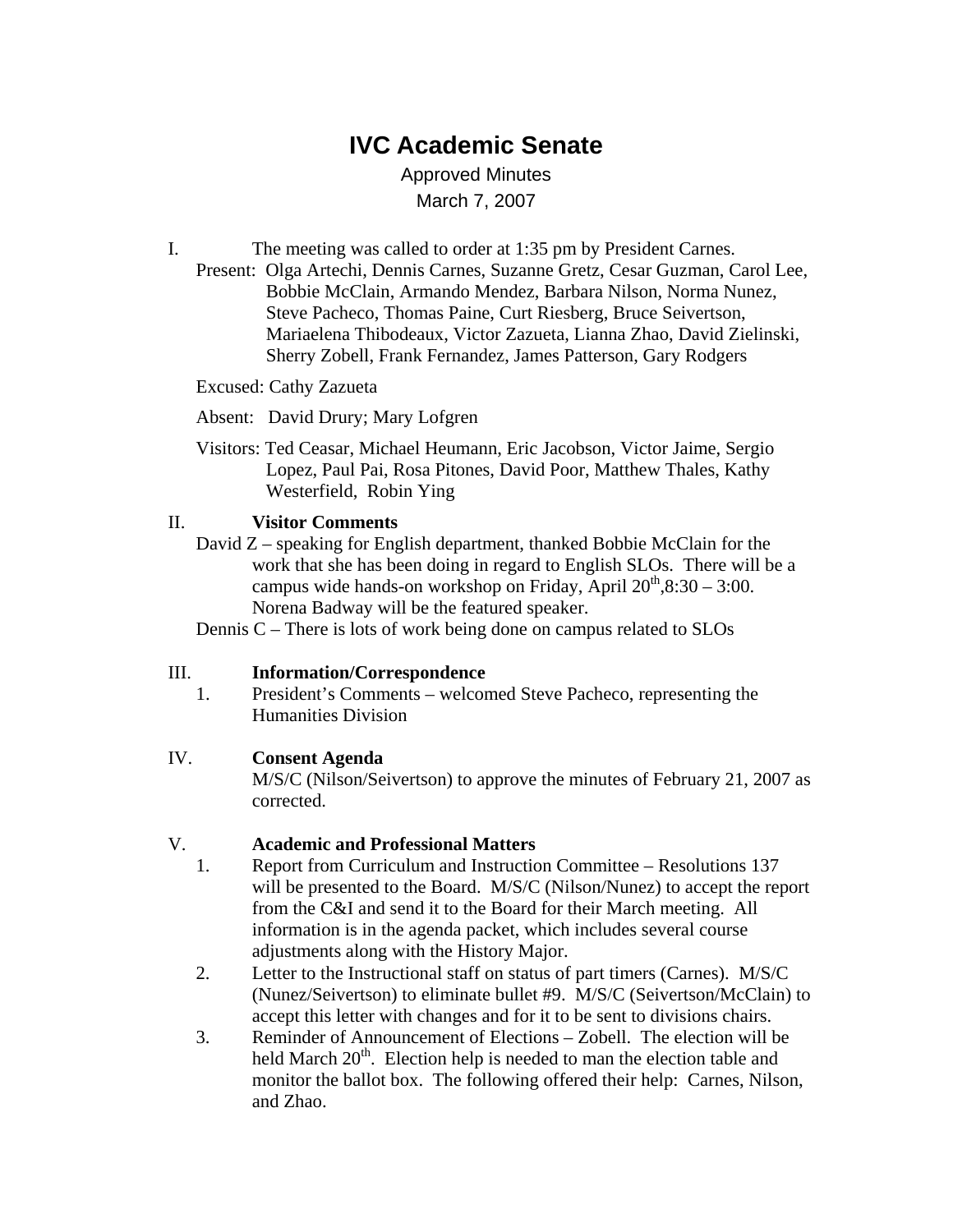- 4. Accountability Reporting for Community Colleges (AB 1417) (Pai) a huge packet was distributed containing IVC's 2007 report, peer groups, requirements, and peer grouping methodology.
- 5. Budget Guidelines (Fragale/Fletes) M/S/C (Nunez/Seivertson) to accept the budget guidelines as presented.
- 6. Current statistics on Distant Learning Classes (Heumann) The current statistics on Distant Learning Classes were distributed.
- 7. Nomination/Appointment of faculty members for VP of Instruction Com. Krista Byrd and Lianna Zhao were appointed to serve on this committee. Victor Jaime is the committee chair.

# VI. **Discussion**

- 1. Academic Senate Scholarship Fund Raiser (Artechi) The scholarship fund needs to be replenished. The foundation is willing to find a function to generate these funds. The following volunteered to be on the Funds Replenishment Committee: Cesar Guzman, Mary Lofgren, Norma Nunez and Bruce Seivertson.
- 2. Submission of grades (Seivertson) stated that at other schools where he has taught it has been much simpler to submit grades. He asked if attendance is a state requirement and why grades weren't available to students as soon as the instructor put them into Banner. Westerfield explained that for students to see their grades 2 processes are required; faculty input and then rolling all of courses into the data base. Before grades can be rolled over they need to be proofed, which takes a lot of time. Once the courses are in the data base any changes to those grades now need to be done by hand. A decision was made to roll over the classes after faculty has had a chance to make corrections. Grade history and attendance are referred to on a daily basis because of problems in many areas. Attendance is not technically required, but financial aid needs this information for federal concerns.
- 3. Calendar problems associated with spring semester (This topic is only peripherally within the realm of the AS; we simply wish to encourage the IVC/CCA/CTA/NEA to consider it.) – Friday off the first week, Monday off the second week, and Saturday classes not starting until the end of the  $2<sup>nd</sup>$  week doesn't make for a great start to Spring semesters. Gretz said that the union is open to intelligent suggestions on how to remedy this situation.
- 4. Full Disclosure Policy for Textbook salespeople (Fernandez) postponed
- 5. Student Discipline Procedures (Sergio Lopez) handed out the Ed Code referring to Standards of Student Conduct. He stated a number of faculty were in violation of the Ed Code when it comes to discipline. A faculty member cannot drop a student for disruption or cheating. Students need to have due process. Faculty should send disruptive and cheating students to Sergio. He needs to know about problem students and will keep a data base for reference. Divisions were encouraged to invite Lopez to their meetings to explain in more detail the appropriate process needed.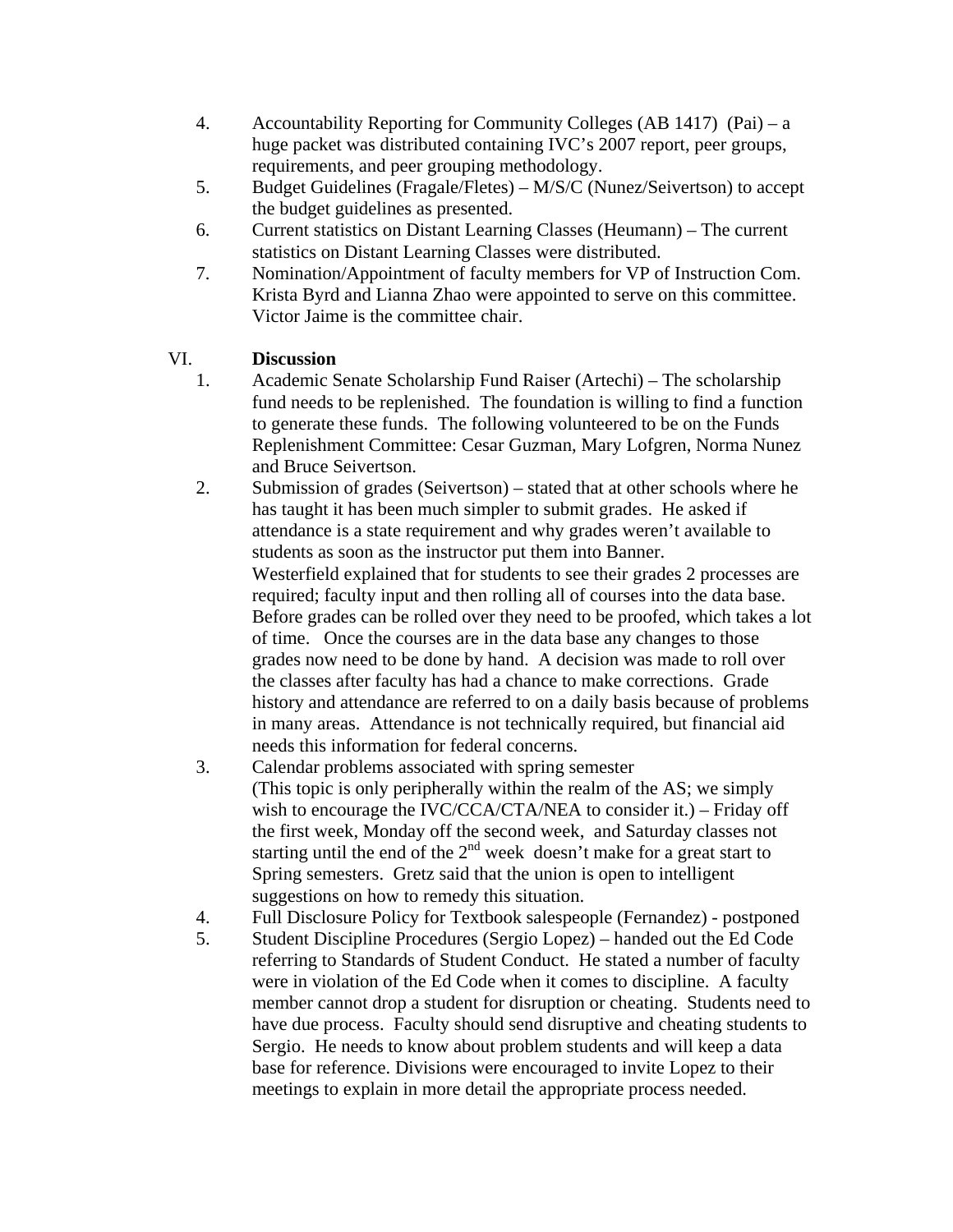6. STRS retirement payment calculations – no one to report on this.

| <b>AS Meeting Dates</b> | Agenda Closure |
|-------------------------|----------------|
| March 21, 2007          | March 16, 2007 |
| April 4, 2007           | March 30, 2007 |
| April 18, 2007          | April 6, 2007* |
| May 3, 2007             | April 27, 2007 |
| May 17, 2007            | May 11, 2007   |
| May 31, 2007            | May 25, 2007   |

\* Early submission date because of spring break

The meeting was adjourned at 3:40 pm.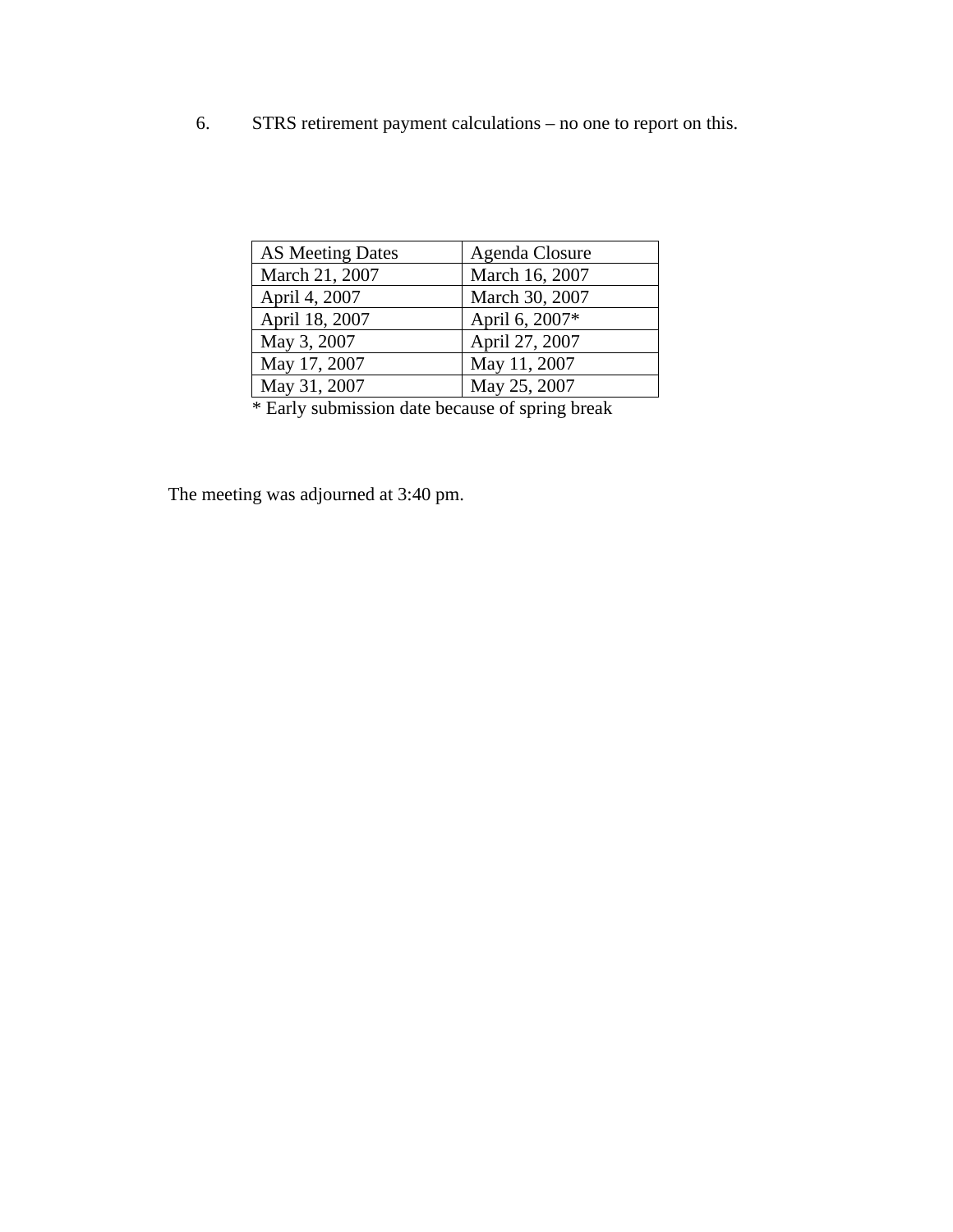

| Present:  | Gary Rodgers, Administrative Representative (alternate), acting chair                    |
|-----------|------------------------------------------------------------------------------------------|
|           | Dr. Victor Jaime, Administrative Representative                                          |
|           | Dr. Dennis Carnes, Academic Senate President                                             |
|           | Eric Jacobson, Faculty Representative                                                    |
|           | Dr. Lianna Zhao, Faculty Representative                                                  |
|           | Carlos Fletes, Director of Fiscal Services                                               |
|           | Dawn Chun, CMCA Representative                                                           |
|           | Betty Kakiuchi, CSEA Representative                                                      |
|           | Gail Parish, CSEA Representative                                                         |
| Absent:   | Richard Fragale, Frank Fernandez, ASG President, College Council<br>Chair/Representative |
| Recorder: | Mary Carter                                                                              |
| Visitors: | Travis Gregory, Suzanne Gretz, Jan Magno and Dr. Paul Pai                                |

The special meeting of the Planning and Budget Committee was called to order at 1:00 p.m. on Wednesday, March 7, 2007 by Gary Rodgers, Interim Vice President for Academic Services.

Approval of Contract with School Facility Advisors for consulting services: *M/S/C Parish/Carnes (abstain: Parish) to recommend to the Superintendent/President that a contract be entered into with School Facilities Advisors, effective April 1, 2007.* Gary Rodgers reviewed the proposed contract with School Facility Advisors for consulting services; he stated that the firm would lobby on behalf of the College for State funding for a proposed Library addition and renovation of the 400 building. The fee is \$10,000 a month, plus expenses. Questions from the committee included: how many clients does the firm have, how will travel expenses be verified, did the College solicit the contract or did the vendor approach the college, why does the College need to have a lobbyist, will the \$10,000 a month fee come from Reserve, will the firm receive a commission on any funding obtained. Mr. Rodgers stated that the contract has been reviewed by legal counsel, that the monthly fee will come from Redevelopment monies not District general funds, and that the college will be diligent in reviewing expense requests. The College can terminate the contract upon 30 day notice. The firm will not receive a commission on funding obtained. Dr. Pai stated that the firm has several local K-12 district as clients, but no other community colleges. Both Assemblywoman Bonnie Garcia and State Senator Denise Moreno-Ducheny spoke well of the firm's reputation in Sacramento. The firm could assist the College in finding grants, alternate financing and help draft bills.

Meeting adjourned at 1:30 p.m.